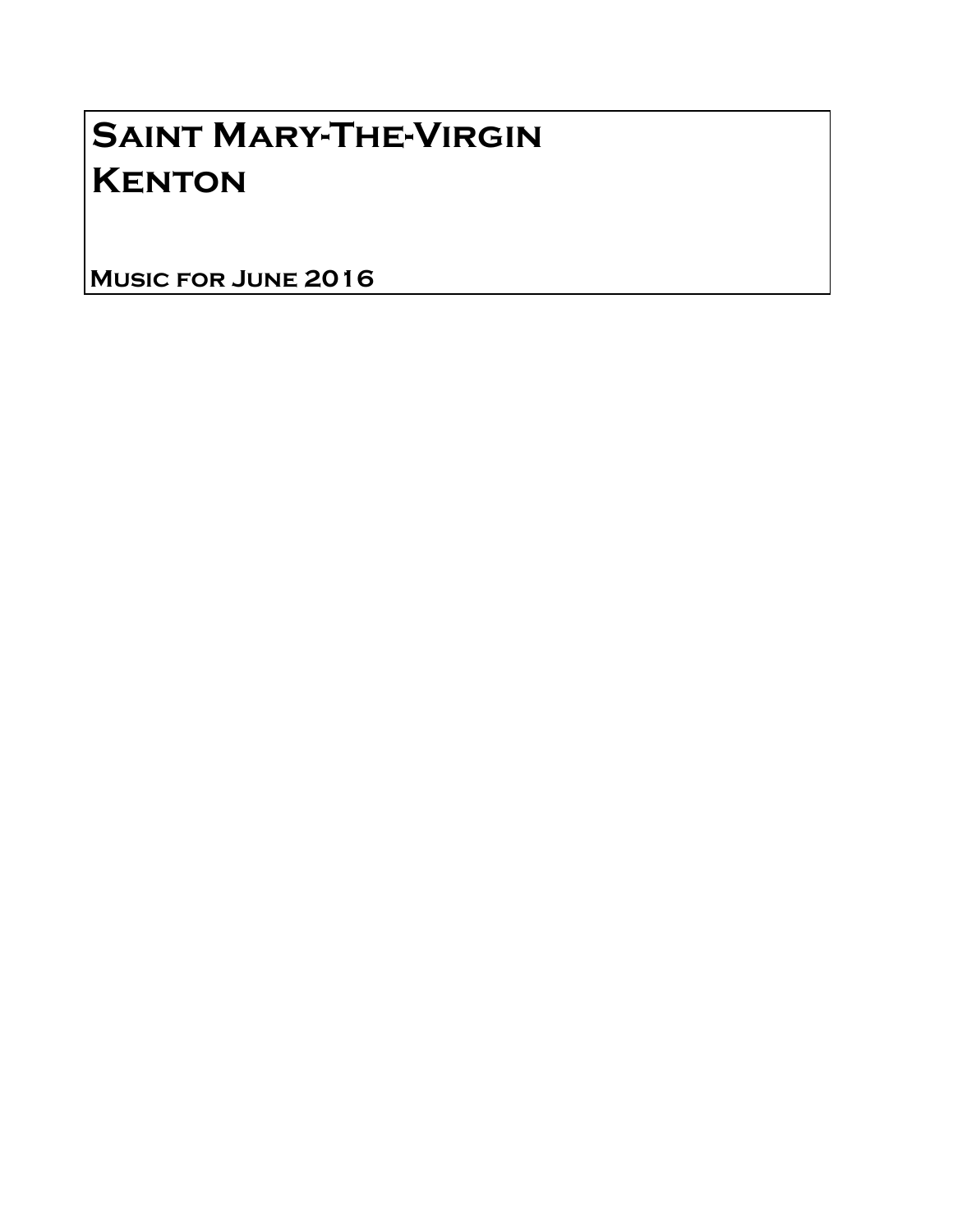## **5th June Ordinary Time X**

| Introit                   | 114 (t443)             | Now is eternal life               |  |
|---------------------------|------------------------|-----------------------------------|--|
| <b>Responsorial Psalm</b> | Page 36 - fourth psalm |                                   |  |
| Gradual                   |                        |                                   |  |
| Offertory                 | 324 (t376)             | Thine arm, O Lord, in days of old |  |
| Communion                 | 294                    | Just as I am                      |  |
| Recessional               | 235                    | Forth in thy name                 |  |
|                           |                        |                                   |  |
|                           |                        |                                   |  |

| Setting      | K, G, C - Merbecke<br>S, B, A - Martin Shaw |
|--------------|---------------------------------------------|
| At communion | Like as the hart                            |

## **12th June Ordinary Time XI**

| Introit<br><b>Responsorial Psalm</b><br>Gradual | Stand up and bless the Lord<br>452<br>Page 189 - first setting |                                                                                                 |
|-------------------------------------------------|----------------------------------------------------------------|-------------------------------------------------------------------------------------------------|
| Offertory<br>Communion<br>Recessional           | 383(ii)<br>358(ii)<br>391                                      | Jesu, lover of my soul<br>Father of heaven, whose love profound<br>King of glory, King of peace |
|                                                 | Setting                                                        | K, G, C - Merbecke<br>S, B, A - Belmont Mass                                                    |
|                                                 | At communion                                                   | Lead me, Lord                                                                                   |